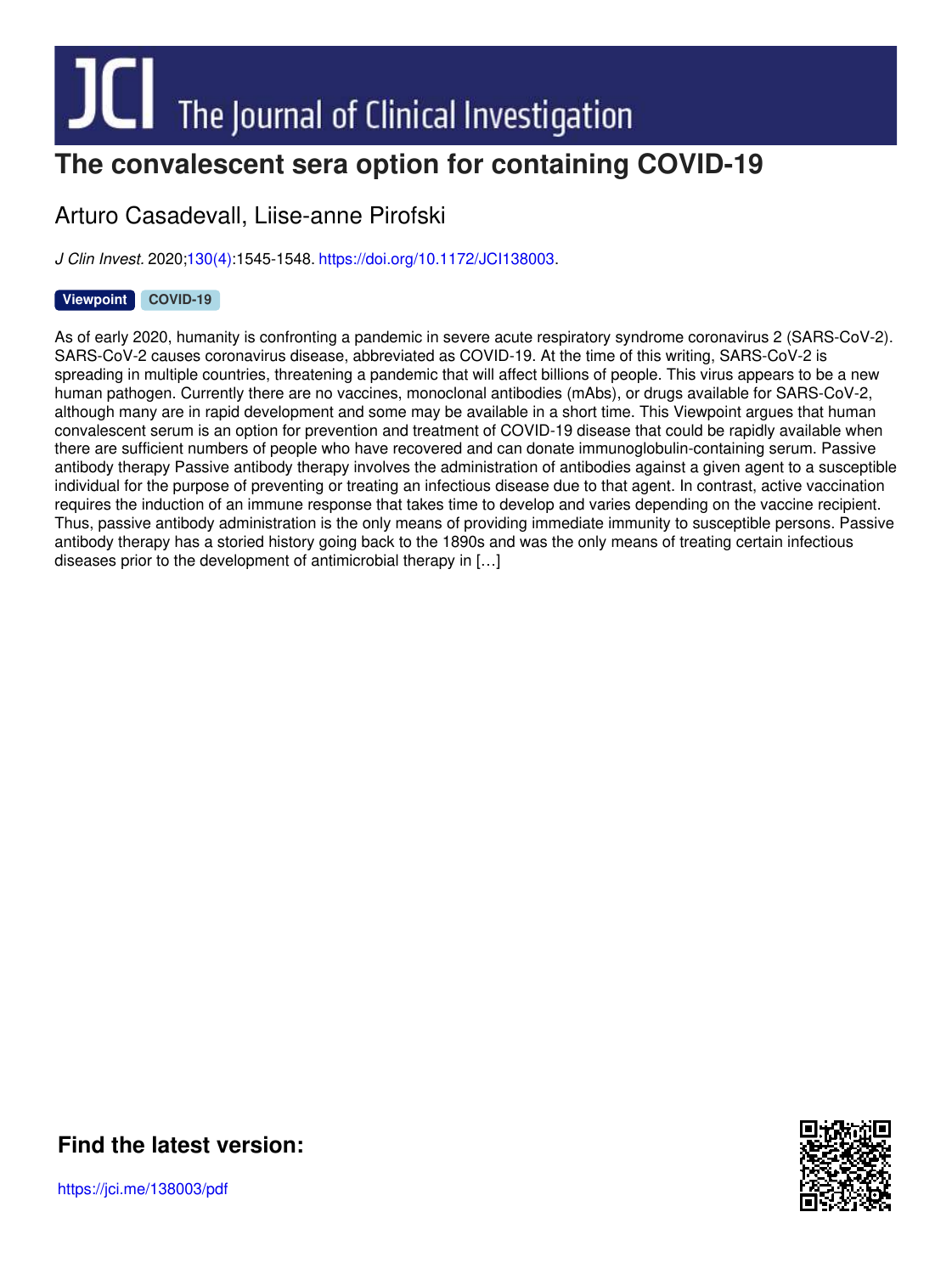## The convalescent sera option for containing COVID-19

#### Arturo Casadevall<sup>1</sup> and Liise-anne Pirofski<sup>2</sup>

'Department of Molecular Microbiology and Immunology, Johns Hopkins School of Public Health, Baltimore, Maryland, USA. <sup>2</sup>Division of Infectious Diseases, Department of Medicine, Albert Einstein College of Medicine, Bronx, New York, USA.

 $\mathbf{A}_s$  of early 2020, humanity is confronting a pandemic in severe acute respiratory syndrome coronavirus 2 (SARS-CoV-2). SARS-CoV-2 causes coronavirus disease, abbreviated as COVID-19. At the time of this writing, SARS-CoV-2 is spreading in multiple countries, threatening a pandemic that will affect billions of people. This virus appears to be a new human pathogen. Currently there are no vaccines, monoclonal antibodies (mAbs), or drugs available for SARS-CoV-2, although many are in rapid development and some may be available in a short time. This Viewpoint argues that human convalescent serum is an option for prevention and treatment of COVID-19 disease that could be rapidly available when there are sufficient numbers of people who have recovered and can donate immunoglobulin-containing serum.

#### Passive antibody therapy

Passive antibody therapy involves the administration of antibodies against a given agent to a susceptible individual for the purpose of preventing or treating an infectious disease due to that agent. In contrast, active vaccination requires the induction of an immune response that takes time to develop and varies depending on the vaccine recipient. Thus, passive antibody administration is the only means of providing immediate immunity to susceptible persons. Passive antibody therapy has a storied history going back to the 1890s and was the only means of treating certain infectious diseases prior to the development of antimicrobial therapy in the 1940s ([1](#page-4-0), [2\)](#page-4-1). Experience from prior outbreaks with other coronaviruses, such as SARS-CoV-1, shows that such convalescent sera contain neutralizing antibodies to the relevant virus ([3\)](#page-4-2).

In the case of SARS-CoV-2, the anticipated mechanism of action by which passive antibody therapy would mediate protection is viral neutralization. However, other mechanisms may be possible, such as antibody-dependent cellular cytotoxicity and/or phagocytosis. Possible sources of antibody for SARS-CoV-2 are human convalescent sera from individuals who have recovered from COVID-19, mAbs, or preparations generated in certain animal hosts, such as genetically engineered cows that produce human antibody [\(4\)](#page-4-3). Although many types of preparations are or will soon be under development, the only antibody type that is currently available for immediate use is that found in human convalescent sera [\(Figure 1\)](#page-2-0). As more individuals contract COVID-19 and recover, the number of potential donors will continue to increase.

A general principle of passive antibody therapy is that it is more effective when used for prophylaxis than for treatment of disease. When used for therapy, antibody is most effective when administered shortly after the onset of symptoms. The reason for temporal variation in efficacy is not well understood but could reflect that passive antibody works by neutralizing the initial inoculum, which is likely to be much smaller than that of established disease [\(5\)](#page-4-4). Another explanation is that antibody works by modifying the inflammatory response, which is also more easily achieved during the initial immune response, a stage that may be asymptomatic ([6\)](#page-4-5). As an example, passive antibody therapy for pneumococcal pneumonia was most effective when administered shortly after the onset of symptoms, and there was no benefit if antibody administration was delayed past the third day of disease ([7\)](#page-4-6).

For passive antibody therapy to be effective, a sufficient amount of antibody must be administered. When given to a susceptible person, this antibody will circulate in the blood, reach tissues, and provide protection against infection. Depending on the antibody amount and composition, the protection conferred by the transferred immunoglobulin can last from weeks to months.

#### Historical precedents

In the early twentieth century convalescent sera was used to stem outbreaks of viral diseases such as poliomyelitis [\(8](#page-4-7)), measles [\(9](#page-4-8), [10\)](#page-4-9), mumps ([11](#page-4-10)), and influenza [\(12](#page-4-11)). A retrospective meta-analysis of eight studies on the use of convalescent sera involving 1703 patients during the 1918 H1N1 influenza virus pandemic suggested that those who received serum had lower mortality [\(13\)](#page-4-12). Although the efficacy of convalescent sera varied with the virus and the study, there was consensus at the time that this intervention was useful, and it was used in numerous outbreaks. It is noteworthy that historically, convalescent sera were developed and used in many cases without the means to measure antibody titers or knowledge about viral serotypes, and in clinical studies that did not meet modern criteria for randomization or blinding.

More recently, convalescent serum was used during viral epidemics. In the 2009–2010 H1N1 influenza virus pandemic, convalescent serum antibody preparations obtained by apheresis were used to treat individuals with severe H1N1 2009 infection requiring intensive care [\(14](#page-4-13)). Serum-treated individuals manifested reduced respiratory viral burden, serum cytokine responses, and mortality [\(14\)](#page-4-13). Convalescent serum was also used in the 2013 West African Ebola epidemic. A small nonrandomized study in Sierra Leone revealed significantly longer survival for those treated with convalescent whole blood relative to those who received standard treatment [\(15](#page-4-14)). Two patients transferred to the United States and treated with a combination of convalescent serum and an experimental drug also survived [\(16\)](#page-4-15). There is anecdotal evidence from the H5N1 ([17,](#page-4-16) [18](#page-4-17)) and H7N9 ([19](#page-4-18)) avian flu out-

**Conflict of interest:** The authors have declared that no conflict of interest exists.

**Copyright:** © 2020, American Society for Clinical Investigation.

**Reference information:** *J Clin Invest*. 2020;130(4):1545–1548. https://doi.org[/10.1172/JCI138003.](https://doi.org/10.1172/JCI138003)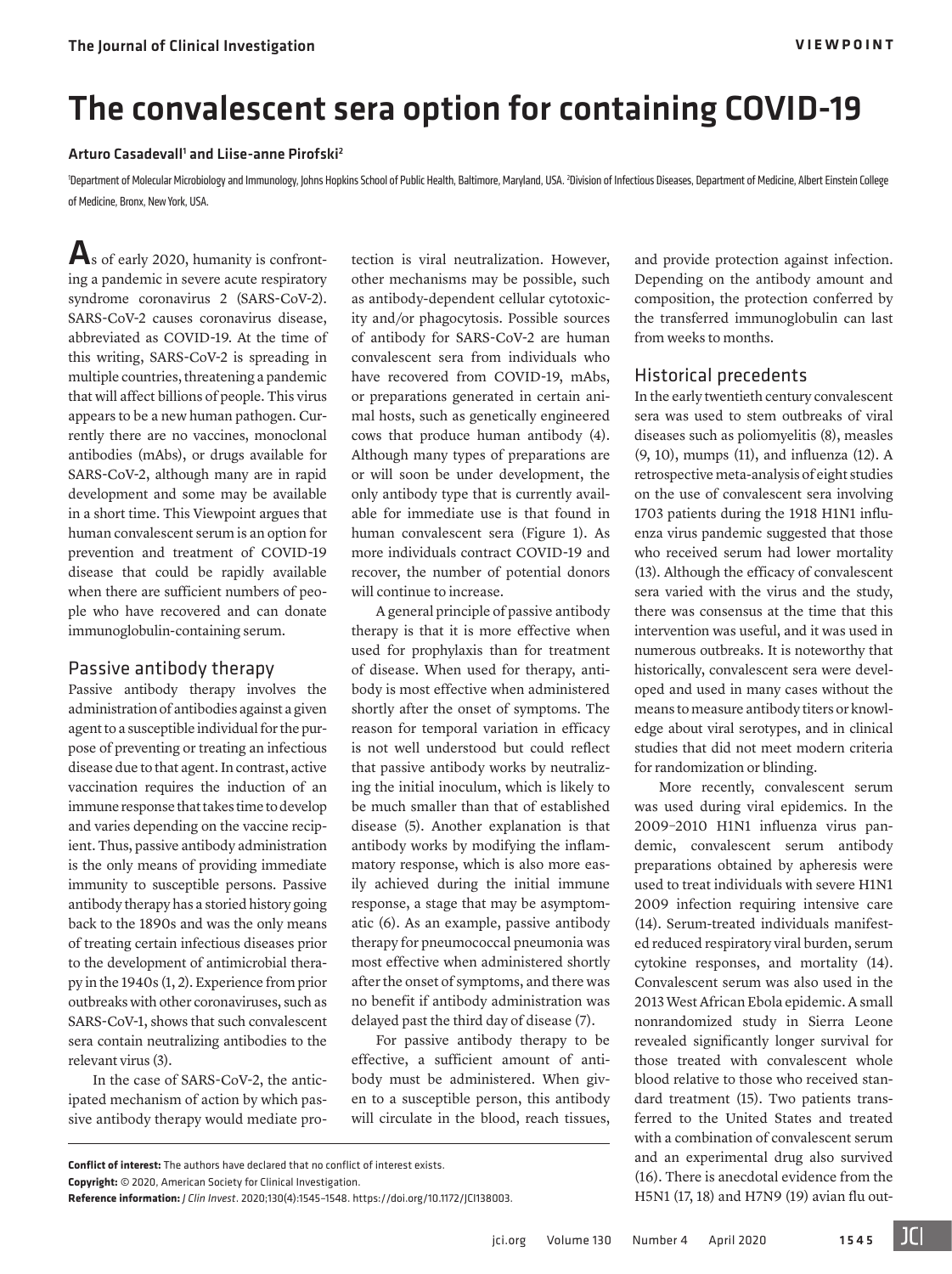<span id="page-2-0"></span>

**Figure 1. Schematic of the use of convalescent sera for COVID-19.** An individual who is sick with COVID-19 and recovers has blood drawn and screened for virus-neutralizing antibodies. Following identification of those with high titers of neutralizing antibody, serum containing these virus-neutralizing antibodies can be administered in a prophylactic manner to prevent infection in high-risk cases, such as vulnerable individuals with underlying medical conditions, health care providers, and individuals with exposure to confirmed cases of COVID-19. Additionally, convalescent serum could potentially be used in individuals with clinical disease to reduce symptoms and mortality. The efficacy of these approaches is not known, but historical experience suggests that convalescent sera may be more effective in preventing disease than in the treatment of established disease.

breaks that use of convalescent sera was effective, with all patients surviving.

Although every viral disease and epidemic is different, these experiences provide important historical precedents that are both reassuring and useful as humanity now confronts the COVID-19 epidemic.

#### Experience with the use of convalescent sera against coronavirus diseases

In the twenty-first century, there have been two other epidemics with coronaviruses that were associated with high mortality, SARS1 in 2003 and Middle East respiratory syndrome (MERS) in 2012. The SARS1 epidemic was contained, but MERS became endemic in the Middle East and triggered a secondary major outbreak in South Korea. In both outbreaks, the high mortality and absence of effective therapies led to the use of convalescent serum. The largest study involved the treatment of 80 patients with SARS in Hong Kong [\(20](#page-4-25)). Patients treated before day 14 had improved prognosis defined by discharge from hospital before day 22, consistent with the notion that earlier administration is more likely to be effective ([20\)](#page-4-25). In addition, those who were PCR positive and seronegative for coronavirus at the time of therapy had improved prognosis [\(20](#page-4-25)). There is also some anecdotal information on the use of convalescent serum in seriously ill individuals. Three patients with SARS in Taiwan were treated with 500 mL convalescent serum, resulting in a reduction in serum virus titer, and each survived ([21](#page-4-19)). Three patients with MERS in South Korea were treated with convalescent serum, but only two of the recipients had neutralizing antibody in their serum ([22](#page-4-20)). The latter study highlights a challenge in using convalescent sera, namely, that some who recover from viral disease may not have high titers of neutralizing antibody ([23\)](#page-4-21). Consistent with this point, an analysis of 99 samples of convalescent sera from patients with SARS showed that 87 had neutralizing antibody, with a geometric mean titer of 1:61 [\(3](#page-4-2)). This suggests that antibody declines with time and/or that few patients make high-titer responses. It is also possible that non-neutralizing antibodies are produced that contribute to protection and recovery, as described for other viral diseases ([24–](#page-4-22)[26\)](#page-4-23). There are reports that convalescent serum was used for therapy of patients with COVID-19 in China during the current outbreak ([27\)](#page-4-24). Although few details are available from the epidemic in China and published studies involved small numbers of patients, the available information suggests that convalescent serum administration reduced viral load and was safe.

#### Risks and benefits

COVID-19 convalescent sera can be used for either prophylaxis of infection or treatment of disease. In a prophylactic mode, the benefit of convalescent serum admin-

istration is that it can prevent infection and subsequent disease in those who are at high risk for disease, such as vulnerable individuals with underlying medical conditions, health care providers, and those with exposure to confirmed cases of COVID-19. Passive antibody administration to prevent disease is already used in clinical practice. For example, patients exposed to hepatitis B and rabies viruses are treated with hepatitis B immune globulin (HBIG) and human rabies immune globulin (HRIG), respectively. In addition, passive antibody is used for the prevention of severe respiratory syncytial virus (RSV) disease in high-risk infants. Until recently, a polyclonal hyperimmune globulin (RSV-IG) prepared from samples of donors with high serum titers of RSV neutralizing antibody was used, but these preparations have now been replaced by palivizumab, a humanized murine mAb. Used therapeutically, convalescent serum would be administered to those with clinical disease in an effort to reduce their symptoms and mortality. The efficacy of these approaches cannot be inferred without carrying out a controlled clinical trial. Based on the historical experience with antibody administration, it can be anticipated that antibody administration would be more effective in preventing disease than in the treatment of established disease ([12\)](#page-4-11).

Risks of passive administration of convalescent sera fall into two categories, known and theoretical. Known risks are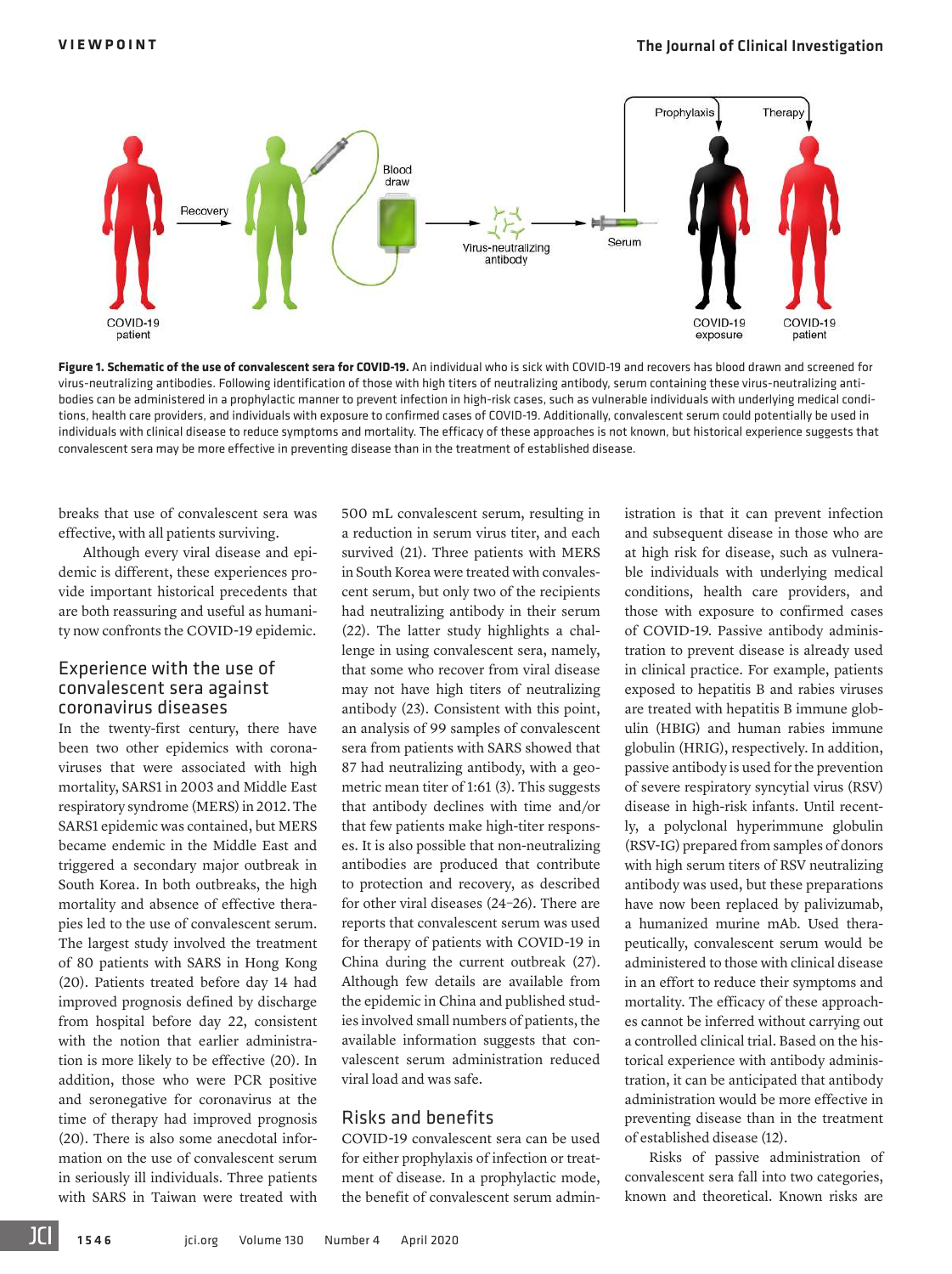those associated with transfer of blood substances, which include inadvertent infection with another infectious disease agent and reactions to serum constituents, including immunological reactions such as serum sickness. With modern blood banking techniques that screen for blood-borne pathogens and match the blood type of donors and recipients, the risks of inadvertently transferring known infectious agents or triggering transfusion reactions are low. However, convalescent sera used in a therapeutic mode would likely be administered to individuals with pulmonary disease, in whom plasma infusion carries some risk for transfusionrelated acute lung injury (TRALI) [\(28\)](#page-4-29), and this should be a consideration in the risk-benefit assessment. The theoretical risk involves the phenomenon of antibodydependent enhancement of infection (ADE). ADE can occur in several viral diseases and involves an enhancement of disease in the presence of certain antibodies. For coronaviruses, several mechanisms for ADE have been described, and there is the theoretical concern that antibodies to one type of coronavirus could enhance infection to another viral strain ([29\)](#page-4-30). It may be possible to predict the risk of ADE of SARS-CoV-2 experimentally, as proposed for MERS [\(29](#page-4-30)). Since the proposed use of convalescent sera in the COVID-19 epidemic would rely on preparations with high titers of neutralizing antibody against the same virus, SARS2-CoV-2, ADE may be unlikely. The available evidence from the use of convalescent sera in patients with SARS1 and MERS ([30\)](#page-4-31), and anecdotal evidence from its use in 245 patients with COVID-19 ([27\)](#page-4-24), suggest it is safe. Nevertheless, in convalescent serum trials, caution and vigilance to identify any evidence

Another theoretical risk is that antibody administration to those exposed to SARS-CoV-2 may prevent disease in a manner that attenuates the immune response, leaving such individuals vulnerable to subsequent reinfection. In this regard, passive antibody administration before vaccination with respiratory syncytial virus was reported to attenuate humoral but not cellular immunity ([31\)](#page-4-32). This concern could be investigated as part of a clinical trial by measuring immune responses in those exposed and treated

of enhanced infection will be required.

with convalescent sera to prevent disease. If the risk proved real, these individuals could be vaccinated against COVID-19 when a vaccine becomes available.

Given that historical and current anecdotal data on use of convalescent serum suggest it is safe in coronavirus infection, the high mortality of COVID-19, particularly in elderly and vulnerable persons, suggests that the benefits of its use in those at high risk for or with early disease outweigh the risks. However, for all cases where convalescent serum administration is considered, a risk-benefit assessment must be conducted to assess individual variables. These considerations were invoked recently with the decision to use mAbs in the treatment of Ebola virus disease ([32\)](#page-4-27).

#### Deployment and proposed use

To deploy convalescent serum administration for COVID-19 the following six conditions must be met: (i) availability of a population of donors who have recovered from the disease and can donate convalescent serum; (ii) blood banking facilities to process the serum donations; (iii) availability of assays, including serological assays, to detect SARS-CoV-2 in serum and virological assays to measure viral neutralization; (iv) virology laboratory support to perform these assays; (v) prophylaxis and therapeutic protocols, which should ideally include randomized clinical trials to assess the efficacy of any intervention and measure immune responses; and (vi) regulatory compliance, including institutional review board approval, which may vary depending on location. Ideally, the use of convalescent serum would involve multiple centers, follow randomized control protocols, and have a single center as a governing body. Each of these conditions should be available in developed areas affected by COVID-19. At least one pharmaceutical company, Takeda, is gearing up to generate antibody preparations against SARS2- CoV-2 from COVID-19 convalescent sera [\(33\)](#page-4-28). Producing highly purified preparations containing a high titer of neutralizing antibodies against SARS2-CoV-2 is preferable to convalescent sera given that these are safer and have higher activity. Unfortunately, such preparations will not be available for many months, whereas locally produced convalescent sera could be available much sooner.

We anticipate that once the necessary regulatory permissions are in place, individuals who recover from COVID-19 can be approached to donate blood for serum preparation or antibody isolation through apheresis. Recovery from COVID-19 will be assessed clinically, and such individuals must be shown to free of SARS-CoV-2, including in their blood by appropriate viral nucleic acid screening. Donated blood products will be screened for infectious agents according to current blood banking practices, and individual sera will be studied for specific antibody content and neutralizing activity to SARS-CoV-2. Depending on the volumes needed and the neutralizing activity of donated convalescent sera, these could be pooled or used individually, and preparations for clinical use would be treated for pathogen attenuation. At this time, we do not know what an effective neutralizing titer would be in a susceptible individual given passive antibody therapy for prophylaxis, and determining this parameter would be part of the study design. Similarly, we do not know what doses would be effective therapeutically. We do know that when convalescent serum was used to prevent measles or mumps the amounts used were in the order of 10–40 cc ([10](#page-4-9), [11](#page-4-10)). In contrast, when convalescent serum was used to treat severe disease in soldiers with 1918 influenza, the amounts given were in the hundreds of milliliters [\(34\)](#page-4-26). These older studies claimed efficacy even though convalescent serum was given without any knowledge of neutralizing titers. Those experiences suggest that even small amounts of antibody may prevent and/or treat infection. Hence, we can anticipate that effective prophylactic doses would be much smaller than therapeutic doses. This makes sense, since the infecting inoculum is likely to be much smaller than the viral burden during severe disease.

COVID-19 convalescent sera could be used to treat individuals with early symptoms and prevent disease in those exposed. Today, nurses, physicians, and first responders exposed to known cases of COVID-19, some of whom have developed disease, are being quarantined, which threatens to collapse the health care system. It is anticipated that convalescent serum will prevent SARS-CoV-2 infection in those to whom it is administered. If this is established, indi